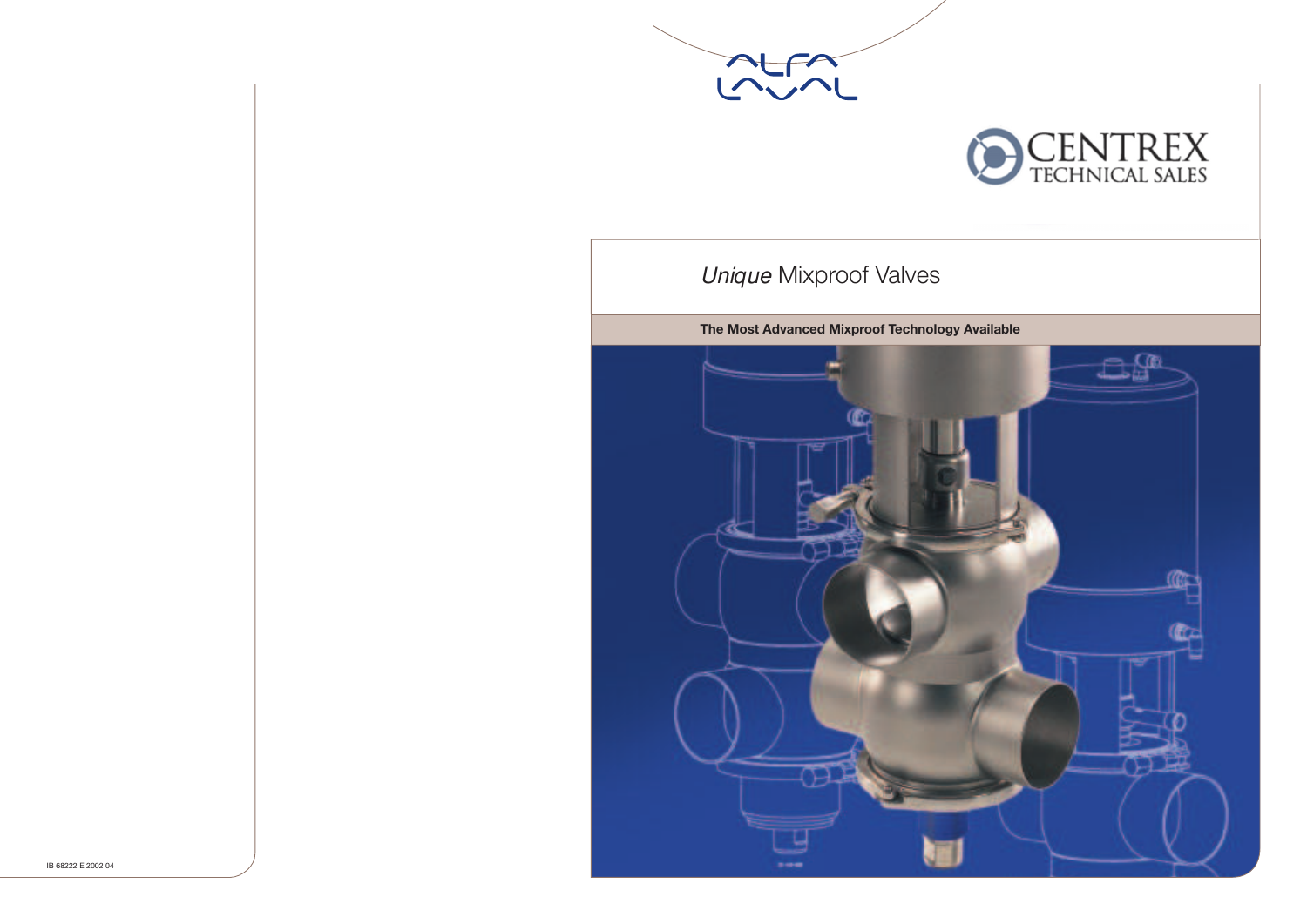# **Unique** – Mixproof solutions

Alfa Laval, the world's largest flow equipment company, brings you the most advanced mixproof technology available for applications in the food, dairy, beverage, bio-pharm and personal care industries.

Mixproof valve technology has truly revolutionized the sanitary flow industries. With a double-seat mixproof design, you can stream two different products or CIP fluid through the same valve at the same time – without any risk of cross-contamination. In effect, one mixproof valve can do the job of two or three single-seat valves, saving you space and installation costs and providing you with unmatched system flexibility.

Alfa Laval offers several mixproof designs backed by years of application experience, so we can provide you with a system engineered to fit your needs exactly. Take a closer look at our stainless steel mixproof valves. With our *Unique* modular design there is sure to be a perfect solution for your application.

The new Unique mixproof valve design offers the customer complete customized and modular design. The valve is spillage-free during operation providing optimum hygienic conditions. A comprehensive market survey was carried out during the research and development phase of the Unique mixproof valve. This enabled us to find out the specific requirements of the end user/customer.

Read on to find out how this series of mixproof valves:

- Includes a very reliable design
- Requires minimal service and maintenance
- Fits your process perfectly, no more and no less
- Is easy to install
- Offers our SpiralClean system for ultimate hygienic performance



#### **Unique** SeatClean – for standard solutions

- Actuator with seat-lift integrated
- Balanced lower plug

The *Unique* **SeatClean** mixproof valve is designed to meet the demands of a process valve in the food and beverage industry. The cleaning of the plugs and seats are performed by a seat-lift during a normal cleaning procedure. This valve also includes a balanced lower plug that eliminates any risk of mixing products by pressure shock, or when the pressure in the pipe is high.

### **Unique HighClean** – for optimal hygienic solutions

- Balanced lower and upper plug
- SpiralClean of leakage chamber, upper and lower plug

## **Unique** – Designed to fit your application

#### Standard configurations

When configuring a valve, the key issue, generally speaking, is the actual application. It is vital that the valve can perform under the required conditions and be properly cleaned during normal cleaning procedures. To assist you in your valve selection, we have included some standard configurations in the mixproof valve range:

- Unique Basic
- Unique SeatClean
- Unique HighClean
- Unique UltraClean

You can either choose one of these standard configurations or include specific features to ensure that the valve matches your process needs.

### **Unique Basic - for low cost and CIP solutions**

The Unique Basic mixproof valve configuration uses the basic components for safety and leakage detection. Typical applications are water inlet for product water push and CIP supply and return lines. This basic valve is not suitable for sticky product applications or where there is risk of pressure shocks.

When you are dealing with sticky products or products with a high solids content, the Unique HighClean mixproof valve is sure to meet your processing needs. It uses our *Spiral*Clean system to meet the demanding hygienic standards of the sanitary flow industry. With balanced plugs, the Unique HighClean protects against high pressure and water hammer effect.

### **Unique UltraClean** – for the most demanding hygienic solutions

- Actuator with seat-lift integrated
- Balanced lower and upper plug
- SpiralClean of leakage chamber, upper and lower plug

Look to the Unique UltraClean to meet the highest demands in hygienic processing. During the cleaning process, the plugs are lifted independently to ensure that the plugs and seats are cleaned together with their corresponding pipe. At the same time, the leakage chamber and balanced plugs are cleaned with our SpiralClean system. This configuration also protects against high pressure and water hammer effect. It has few product-wetted seals and allows no product spillage during operation.



Unique SeatClear







Unique UltraClean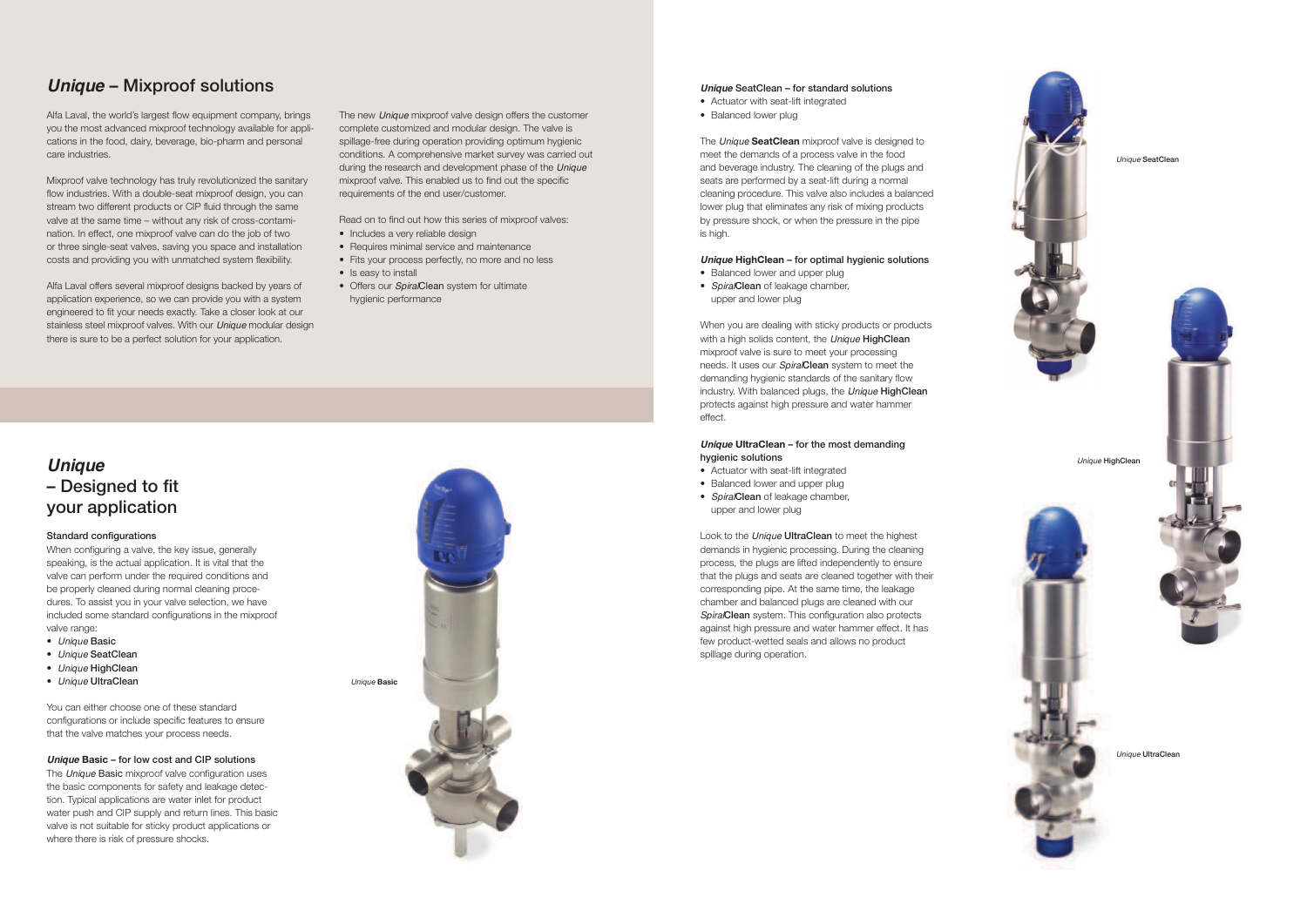# **Unique** – Fitsanyprocess

The Unique mixproof valve is designed with user flexibility in mind. It can be tailored exactly to the requirements you need for your specific application. You only buy the features you need, no more no less, thus saving money. Wear only occurs on the parts used, and you do not have to maintain or worry about parts that are not in use. This approach means cost-effectiveness all round. You get lower purchasing costs, efficiency of use and economical upgrading.

#### Modular concept

During operation, the Unique valve family uses the same spare parts, making inventory unnecessary. And if you do need extra functionality in the future, it can be added to your existing valve. Only the upgraded parts need to be added. It is, for example, possible to change the configuration from an unbalanced to a balanced plug with external CIP by changing just three parts of the valve, while all other components remain the same.

The modular nature of the *Unique* mixproof valve means that there are innumerable options available:

- Upper plug balanced or unbalanced
- Upper plug with or without external CIP connections
- Lower plug balanced or unbalanced
- Lower plug with or without external CIP connections
- Seat-lift integrated in the actuator
- External CIP of leakage chamber

And there are many more to choose from...



The new Unique mixproof valve with a selection of the components showing the new modular concept. Add just the product features you need for your process, rather than pay for features that go unused.

# **Unique** – Features you can rely on

The Unique mixproof valve product line is full of invaluable features. The valves can be adapted to your process, are easily upgraded, and the SpiralClean process ensures improved cost-effectiveness. The Unique mixproof valve is extremely reliable and maintenance is simple and economical.

### Reliable

Open valve The radial seal is fully protected in the open position.

The reliable Unique valve is designed so that only the parts in use are exposed to wear, optimizing service intervals. When the valve opens the radial gasket slides inside the upper plug. This way the radial gasket is always protected when in use and can be cleaned easily using the seat-lift option. When the valve closes, the upper plug moves into its axial seat first, then the lower plug with the radial seal moves into position. This means that friction on the radial seal is kept to a minimum, prolonging its working life. The leakage chamber is designed with a restriction on the CIP inlet flow, which prevents any form of pressure build-up in the chamber.

#### Simple and economical maintenance

There is no need for mechanical adjustment of the Unique mixproof valve plugs. Straightforward assembly of the valve is the key to simple and effective installation and maintenance. The *Unique* mixproof valve is made up of a limited number of different parts and a minimum of seals, which means the valve is extremely simple to handle during service and maintenance.



CIP(optional).



(optional).

hygienic conditions (clamped

stainless steel valve body.